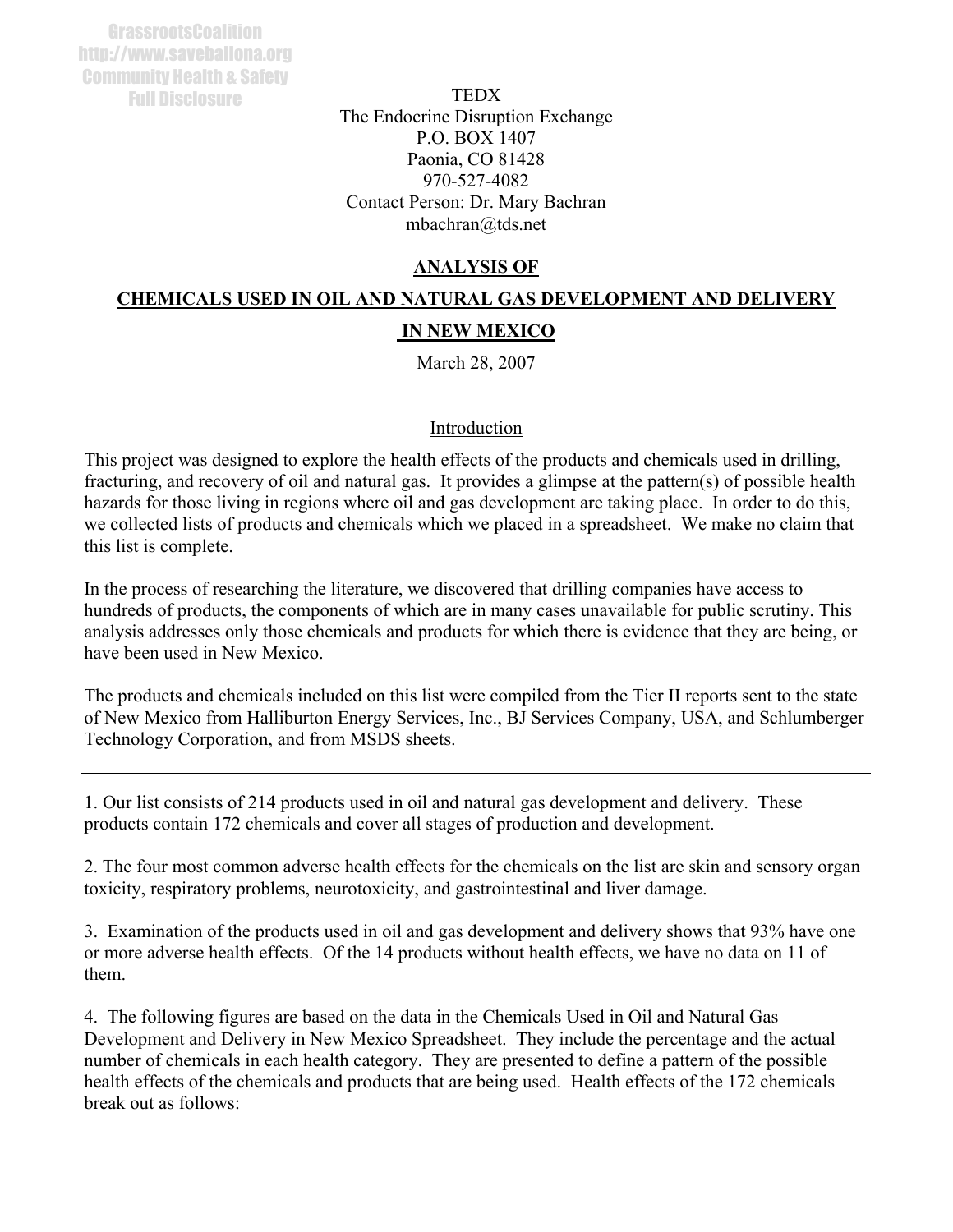## **GrassrootsCoalition** http://www.saveballona.org **Community Health & Safety** Full Disclosure

| Percentage | <b>Number</b> | <b>Effect</b>                        |
|------------|---------------|--------------------------------------|
| 68%        | 117           | skin and sensory organ toxicants     |
| 67%        | 115           | respiratory toxicants                |
| 55%        | 94            | gastrointestinal and liver toxicants |
| 38%        | 66            | neurotoxicants                       |
| 35%        | 61            | cardiovascular and blood toxicants   |
| 34%        | 58            | kidney toxicants                     |
| 31%        | 53            | immunotoxicants                      |
| 28%        | 49            | reproductive toxicants               |
| 25%        | 43            | carcinogens                          |
| 23%        | 40            | developmental toxicants              |
| 23%        | 39            | wildlife toxicants                   |
| 22%        | 38            | result in other disorders            |
| 19%        | 32            | endocrine disruptors                 |
| 15%        | 25            | mutagens                             |

# Of the **32** (19%) of the chemicals on the list that can vaporize:

| Percentage | <b>Number</b> | <b>Effect</b>                        |
|------------|---------------|--------------------------------------|
| 100%       | 32            | skin and sensory organ toxicants     |
| 91%        | 29            | gastrointestinal and liver toxicants |
| 91%        | 29            | respiratory toxicants                |
| 81%        | 26            | neurotoxicants                       |
| 72%        | 23            | cardiovascular and blood toxicants   |
| 72%        | 23            | kidney toxicants                     |
| 63%        | 20            | developmental toxicants              |
| 59%        | 19            | reproductive toxicants               |
| 47%        | 15            | immunotoxicants                      |
| 41%        | 13            | carcinogens                          |
| 41%        | 13            | wildlife toxicants                   |
| 38%        | 12            | result in other disorders            |
| 28%        | 9             | mutagens                             |
| 28%        | q             | endocrine disruptors                 |

### Of the **62** (36%) of the chemicals on the list that are soluble, or miscible:

| Percentage | <b>Number</b> | <b>Effect</b>                        |
|------------|---------------|--------------------------------------|
| 94%        | 58            | skin and sensory organ toxicants     |
| 84%        | 52            | respiratory toxicants                |
| 76%        | 47            | gastrointestinal and liver toxicants |
| 53%        | 33            | cardiovascular and blood toxicants   |
| 53%        | 33            | neurotoxicants                       |
| 47%        | 29            | kidney toxicants                     |
| 42%        | 26            | result in other disorders            |
| 40%        | 25            | immunotoxicants                      |
| 32%        | 20            | reproductive toxicants               |
| 31%        | 19            | wildlife toxicants                   |
| 27%        | 17            | developmental toxicants              |
| 26%        | 16            | endocrine disruptors                 |
| 24%        | 15            | mutagens                             |
| 19%        | 12            | carcinogens                          |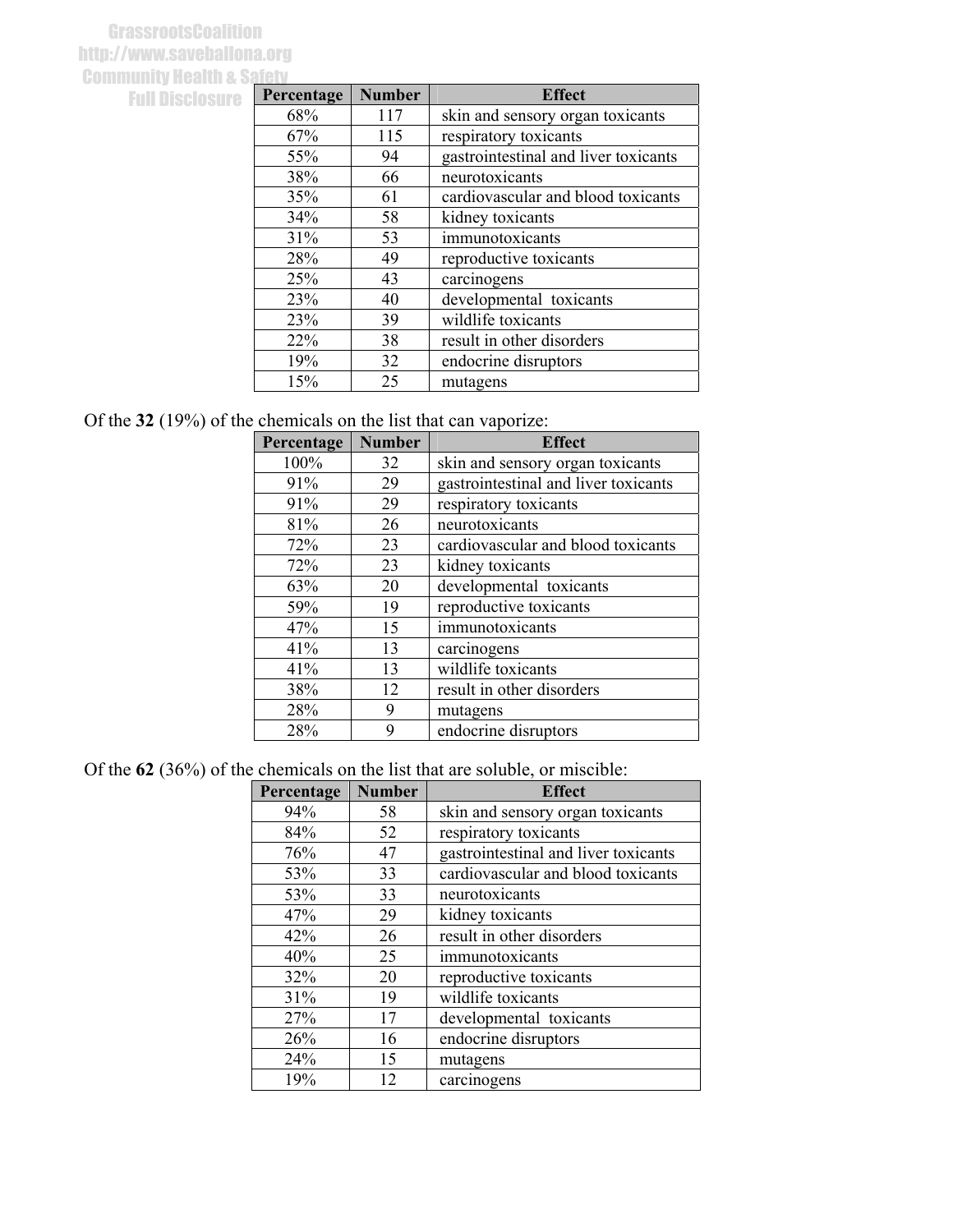5. Fifty-four percent of the 172 chemicals listed have between four and 14 different reported health effects. Twenty-six percent of the chemicals have between one and three known health effects, and 20% have no health effects.

6. Many of the citations used to establish the health effects of the chemicals are old. For some of the chemicals we were unable to find studies newer than those done in the 60's or 70's. In some cases we were able to get data only from an abstract, not the full report or manuscript. In other cases, we were able to get quotations about the health effect(s) from toxic chemical databases, such as TOXNET, HAZMET, etc. Many reports submitted to the Environmental Protection Agency for the registration of some of these chemicals are not accessible.

7. Several reasons led to the lack of data about the health effects of some of the products and chemicals on the spread sheet:

(a) We found no health effect data for a particular chemical or product.

(b) Some products list no ingredients.

(c) Some products provide only a general description of the content, such as "plasticizer", "polymer" etc.

(d) Some products list the ingredients as "proprietary" or provide only the name of one or two chemicals plus "proprietary".

8. Much of the information about the composition of the products on the list comes from the Materials Safety Data Sheet (MSDS) for that product. The information on these sheets is limited to only those chemicals that are required by law to be disclosed. Ingredients are often labeled as "proprietary", or "no hazardous ingredients" even when there are significant health effects listed on the MSDS.

9. MSDS sheets are designed to provide information to protect those who handle, ship, and use the product(s). The sheets are also designed to protect emergency response crews in case of accidents or spills. The data in the MSDSs do not generally take into consideration the health impacts resulting from chronic or long-term, continuous, and/or intermittent exposure. Many chemicals have not gone through a rigorous and extensive scientific peer-review process that would permit conclusions to be drawn about "safe" and "hazardous" exposure levels.

10. The MSDSs are often sketchy and provide health effects information for only one or two chemicals in a product. In many cases the chemicals listed equal less than 100% of the product. In the case of mixtures, the health effects warnings are often not chemical specific.

11. Tier II reports are required by the Emergency Planning and Right to Know Act to help local communities protect public health, safety, and the environment from chemical hazards. This report consists of a list of chemicals at storage facilities. These reports were used as a major source of information our list. These reports require that at least one chemical be listed for each of the products in the inventory. While this does provide some hard data, we have discovered that a product can contain numerous chemicals which are not listed in these reports.

### Comments

# Chemical use and disposal

Fracturing of wells is a common practice in parts of the west, in which a million or more gallons of fluids are injected underground, creating a mini-earthquake that facilitates the release of natural gas. The gas industry claims that 70% of the material it injects underground is retrieved. While the fate of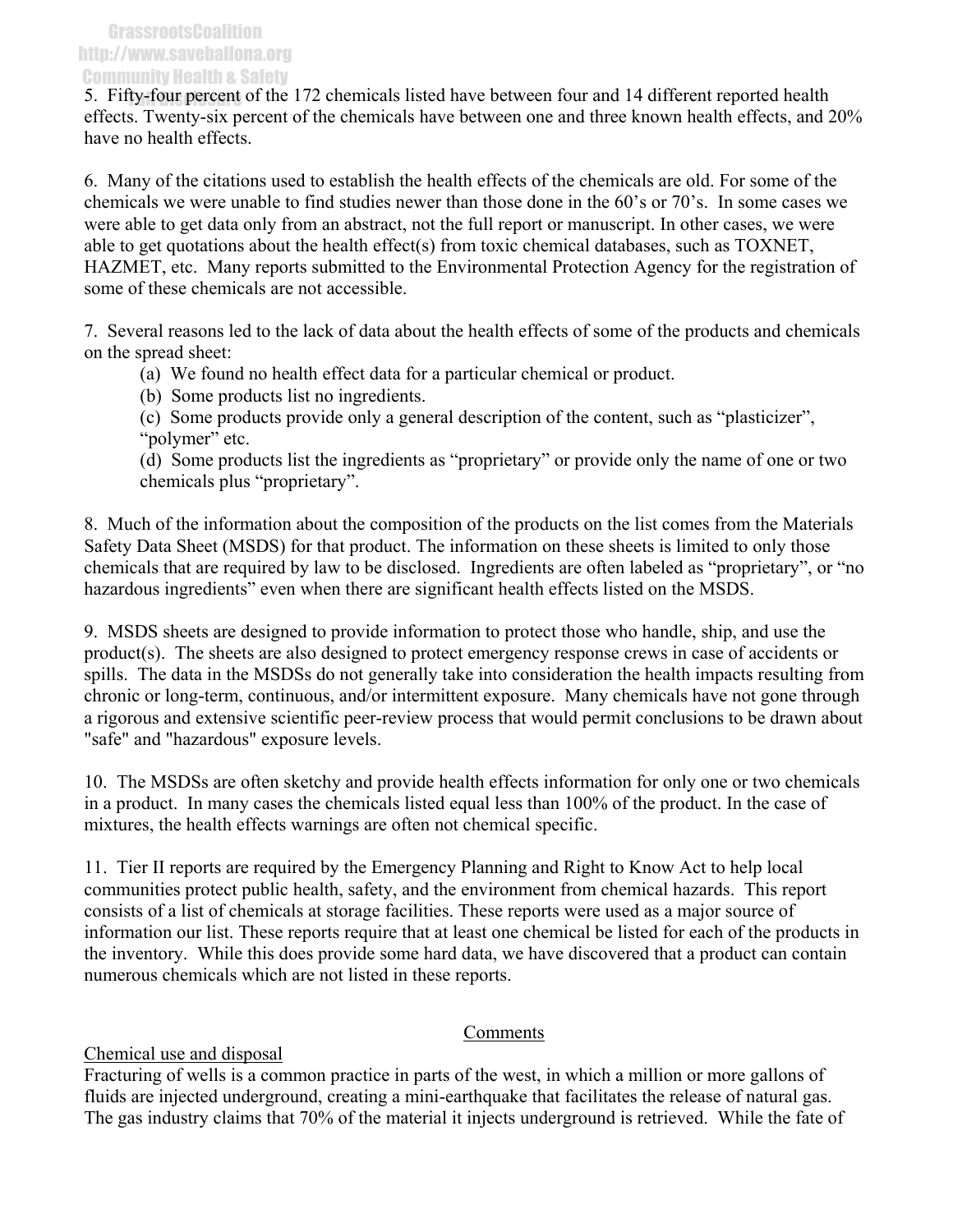#### **GrassrootsCoalition** http://www.saveballona.org Community Health & Safety

the remaining 30% is unknown, the recovered product is placed in holding pits on the surface and allowed to evaporate. This results in many highly toxic chemicals being released into the air, as well as being dispersed into local surface waters. The condensed residues remaining in the pits are taken off-site and dealt with in two ways: (1) They can be re-injected in the ground posing concerns for aquifers, or (2) they can be "land farmed" by which they are incorporated into the soil through tilling. Land farming can release toxic chemicals to the air via volatile substances and dusts, or result in accumulation of mixtures of toxic metals in the soil.

At some locations, because of regional differences in geology and technology, 100% of the injected material may remain underground. The mobility of these residues in the environment, or their ability to contaminate ground water and aquifers has not been evaluated.

After development ceases on a pad and the well(s) goes into production, the residues in the evaporation pits are often bulldozed over. It is impossible to predict how long the buried chemicals will remain in place. Highly persistent and mobile chemicals could migrate from these pits into underground water resources.

Prior to use, these products must be shipped to and stored somewhere before being transported to the well site. They pose a hazard on our highways, roads, and rail systems, as well as to people living and working near the storage facilities. The recent evacuation of a neighborhood in New Mexico after a leak at a storage facility is one example of the dangers posed by these facilities.

It is important to note that once a well goes into production, the gas passes through a dehydrator to remove the water which is often stored in holding tanks on the pad. It is sometimes re-injected on site or can be trucked or piped to an evaporation pit where volatile chemicals escape. Any chemicals used during drilling and fracturing could be mingling with this gas production source of water.

#### Health Effects

We were unable to find health effects associated with 34 of the chemicals on the list. Of these, only 14 had been assigned a chemical identification number (CAS number) by the American Chemical Society enabling us to search the literature. We found no adverse health effects for these. However, we were unable to determine the safety of the other 20 chemicals because they were listed as proprietary or had chemical names that were so general that the specific chemical could not be identified (19), or were listed as "no hazardous ingredients" (1).

Many of the chemicals on this list have been tested for lethality and acute toxicity based on short-term contact. The majority have never been tested at realistic, environmentally relevant, chronic exposure levels, or for delayed effects that may not be expressed until long after exposure. Nor have adequate ecological studies been done. For example, most of the chemicals have not been tested for their effects on terrestrial wildlife or birds, fish, and invertebrates. It is reasonable to assume that the health endpoints listed above could very well be seen in wildlife, domestic animals, and pets.

The products labeled as biocides are among the most lethal on the list, and with good reason. Bacterial activity in well casings, pipes and joints can be highly corrosive, costly, and dangerous. Bacteria can also alter the chemical structure of polymers and make them useless. Nonetheless, when these products return to the surface either through deliberate retrieval processes or accidentally they pose a significant danger to workers and those living near the well and evaporation ponds. They can also sterilize the soil and inhibit normal bacterial and plant growth for many years.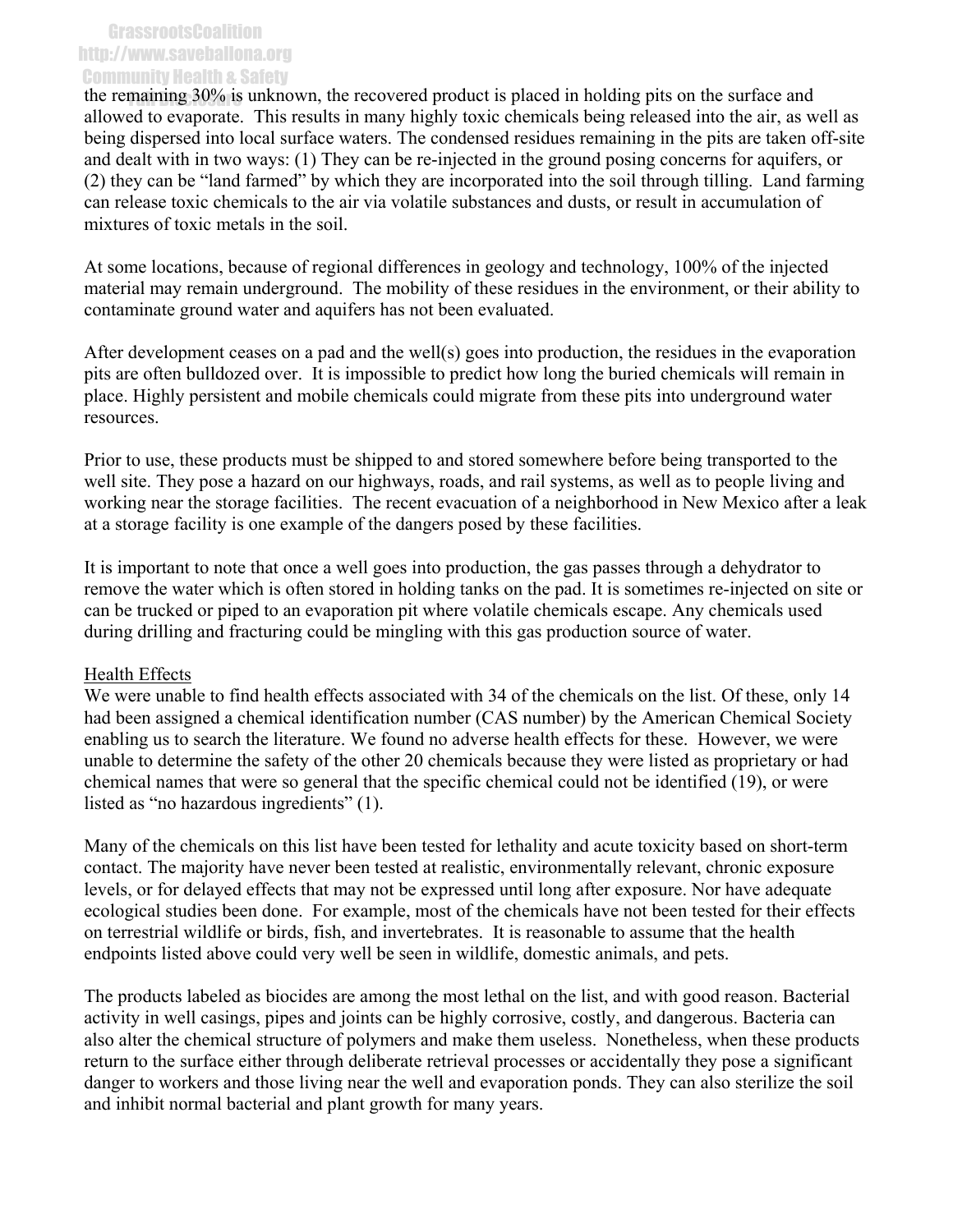#### GrassrootsCoalition http://www.saveballona.org Community Health & Safety

In general, the volatile chemicals have more adverse health effects associated with them than the soluble chemicals. Not only are they more toxic, but in the area of skin and sensory organ toxicity 100% are associated with harm, and over 90 % are associated with harm in the gastrointestinal and liver, and the respiratory system.

The soluble chemicals are associated with more adverse health effects than the total number of chemicals. While they do not show as high a percentage of effects as the volatile chemicals, between 75% and 94% can cause harm to the same systems as listed above.

The use of respirators, goggles and gloves is advised on many of the MSDSs for products on this list. This indicates serious, acute toxicity problems that are not being addressed in the recovery process when the chemicals come back to the surface. It raises concern over possible hazards posed to those living in regions where development activity is taking place

#### Full Disclosure

When comparing the toxicity of the chemicals used in the four western states, the need for full disclosure became more evident. If it had not been for several accidents or spills where local citizens took it upon themselves to find out the names of products that were involved, TEDX would not have learned as much as we have. These accidents provided unique situations in which companies were inclined to more fully disclose product information and thus we gained greater insight about chemicals used to develop and deliver oil and natural gas. We know for certain, that a great deal more than water and soap is being used to drill a gas well.

The information we have for many products on the list is very limited. Almost half of the list (44%) has information on only the single chemical disclosed per product in a Tier II report. We have been unable to obtain MSDS sheets for these products. As our research has shown that most products contain two or more chemicals, this leaves a gap in the data. We have found that as we obtain MSDS sheets, the number of health effects for the products increases. Because of our current lack of information for so many products and chemicals on the list, we feel it is safe to say that our report *underestimates* the hazards of the situation.

A number of chemicals can be toxic when encountered in high concentrations, or, perhaps, during certain exposures (such as inhalation versus skin contact). Because only a small percentage of the total composition of most of the products on this list is available, we cannot say for certain whether such chemicals are harmless in their application. Under the present system, there are not enough data to determine the safety of products that contain mixtures of relatively "benign" ingredients and unknown chemicals, when the actual percentage composition is not provided.

This list provides only a hint of the combinations and permutations of mixtures possible and the possible aggregate exposure. Each drilling and fracturing incident is custom designed depending on the geology, depth, and resource available. The chemicals and products used, and the amounts or volumes used can differ from well to well. The only way to get a realistic picture of what is being introduced into our watersheds and air is for a complete record of information of the specific well site (state, county, township, section, etc.), the formulation of chemicals and products used at each stage, the quantity of each product (weight and/or volume), total volume injected and recovered, and the depths at which material/mixtures were injected and recovered, the composition of the recovered liquids and those liquids and solids removed from site. This needs to be public information.